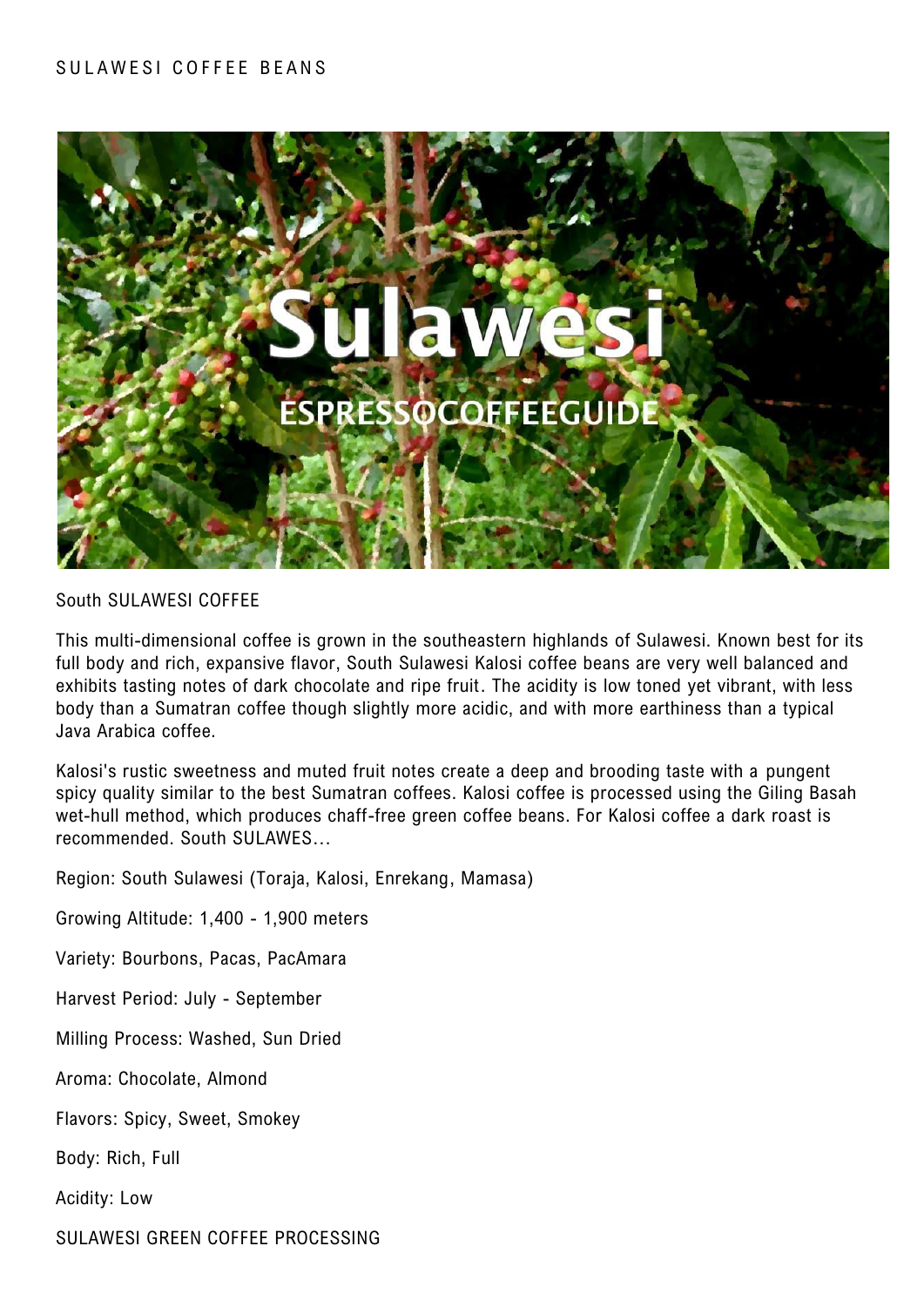Processing of South Sulawesi ( Toraja, Kalosi, Enrekang) coffee is done by the Giling Basah wet-hull method.

# SULAWESI COFFEE FARMING REGIONS

South Sulawesi coffee is grown at relatively high altitudes on the island of Sulawesi, formerly called Celebes (the Dutch colonial name), located in the middle of the Indonesia's archipelago.

South Sulawesi coffee is also referred to as Celebes. The coffee growing area of Kalosi is located in the country's southeastern highlands. The coffee growing regions have expanded and coffee is now also grown in Toraja, Kalosi, Mamasa, Enrekang typically see these on the market.

#### STARBUCKS SULAWESI COFFEE

Sulawesi has been featured by the Starbucks Reserve program a number of times, most interestingly the "Whiskey Barrel-Aged Sulawesi". The idea was that the green beans would absorb flavor from the whiskey barrels, imparting a whiskey flavor, and those who had the chance to try this extremely limited product noted that it worked.

Sulawesi coffee is best known for its silky body, moderate acidity, and smooth finish. Its flavors tend to land on the warmer side of spice, with bold cinnamon, cardamom and at times black pepper.

- Diandra Rauch –

Jakarta, July 21th 2020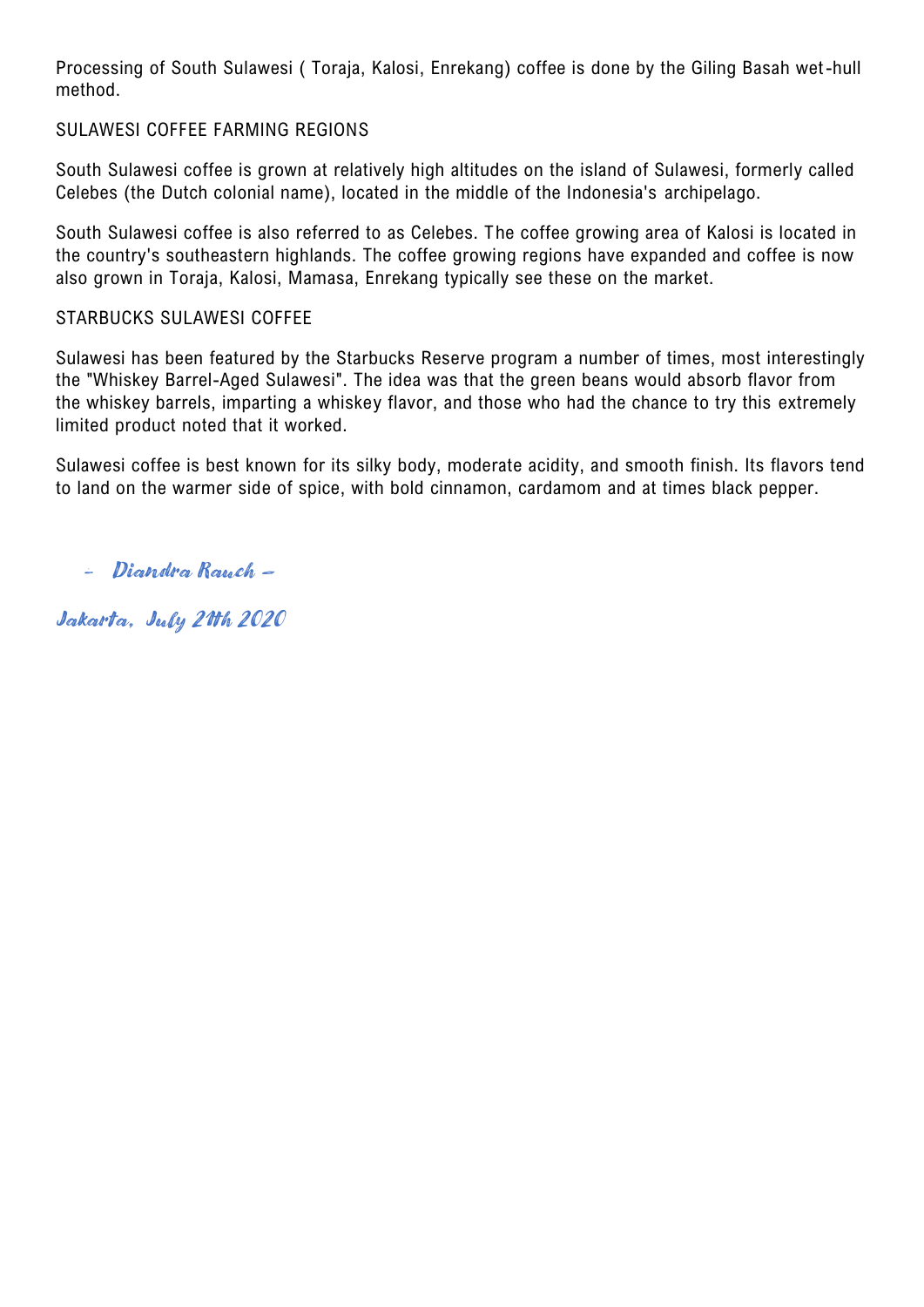# Coffee Processing Methods

# COFFFF PROCESSING METHODS

Coffee processing methods of the [world's top coffees](https://espressocoffeeguide.com/best-coffee-beans/) is achieved by many different methods. These processing techniques can be grouped into four categories: Wet Processing (Washed), Dry Processing (Natural, Sun Dried), Pulped Natural Processing, and Semi-Washed Processing.

Farmers choose the processing method best suited for their climate and capabilities - whether they have a long, dry season to allow for dry processing, or ample water supply because of a high tropical environmental, and how much labor they have access to.

Here's a quick guide of all of these coffee processing methods, with detailed explanations linked out.

- [Wet Processing](https://espressocoffeeguide.com/all-about-coffee-2/coffee-processing/wet-processing/) involves washing the coffee beans of fruity material while the beans are still moist right after they are picked.
- [Dry Processing](https://espressocoffeeguide.com/all-about-coffee-2/coffee-processing/#dry-processing) involves first drying the [coffee cherry](https://espressocoffeeguide.com/all-about-coffee-2/coffee-cherry/) in the sun while regularly raking the beans free of any dried fruit.
- [Pulped Natural Processing](https://espressocoffeeguide.com/all-about-coffee-2/coffee-processing/pulped-natural-processing/) involves initially pulping the coffee but without a fermentation stage as in Wet Processing, then drying the beans with much of the mucilage still attached.
- [Semi-Washed Processing](https://espressocoffeeguide.com/all-about-coffee-2/coffee-processing/semi-washed-processing/) method a demucilaging machine is used to remove the coffee cherry's skin and most of the mucilage.
- Agua pulp is another method which cleans the coffee cherry initially and has recently been adopted by many areas that formerly used wet processing.

Once the coffee beans are processed, they are usually bagged in 100-pound, 132-pound or 154 pound coffee sacks and sold on the world market as green coffee beans (milled, but not yet roasted).

#### WET PROCESS

The wet processing method (washed) involves soaking the coffee cherries and allowing fermentation to take place to separate the cherry from the bean - or it can be run through a mechanical depulper to remove the coffee cherries. Once the green coffees are removed, they are washed once again to remove residue and placed outside to dry on a patio or raised beds.

The flavor of the resulting coffee is more "pure" than other methods - unaffected by the coffee cherry.

DRY PROCESSING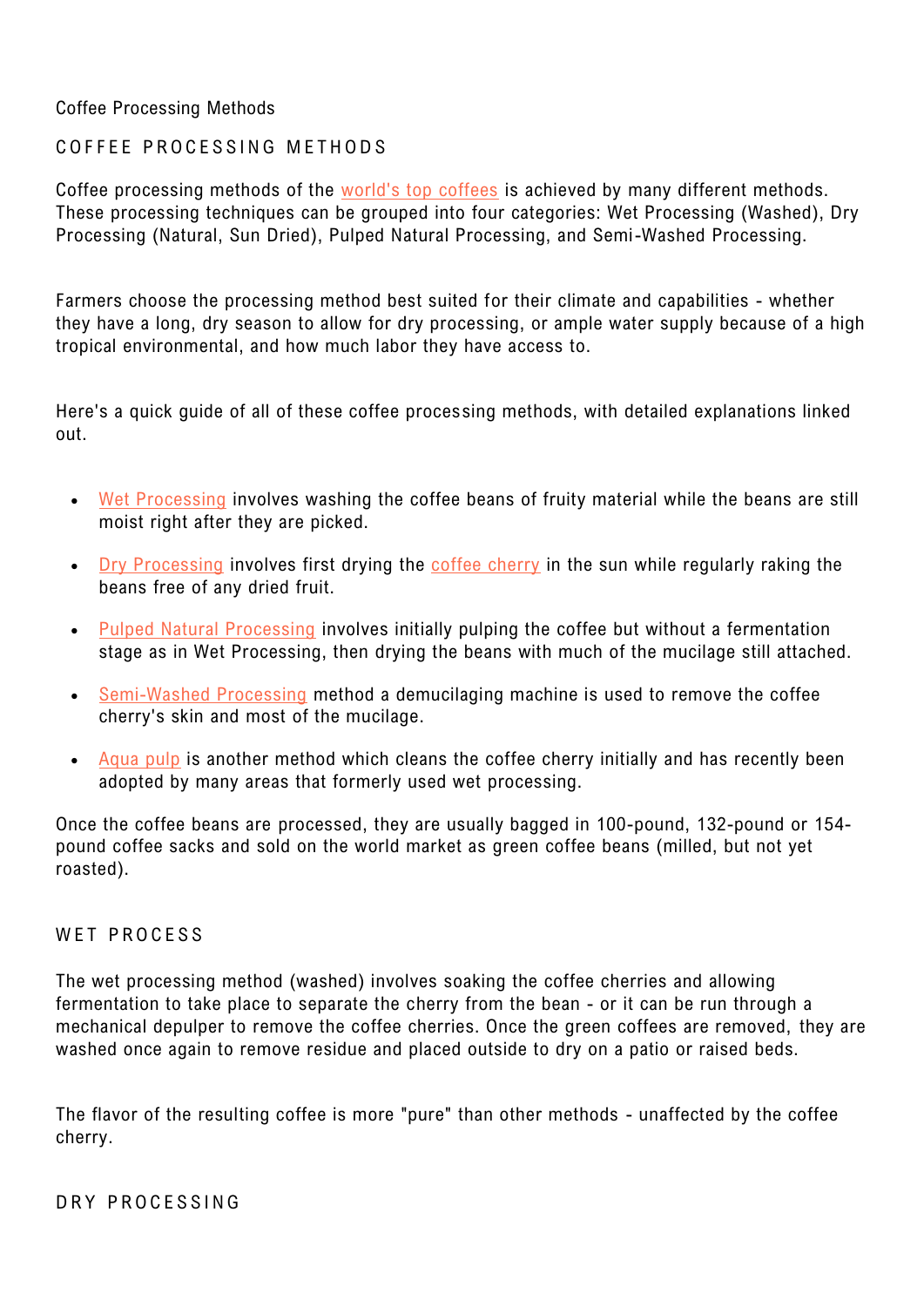Dry processing is a type of [coffee processing](https://espressocoffeeguide.com/all-about-coffee-2/coffee-processing/) that involves drying the freshly-picked coffee [cherry](https://espressocoffeeguide.com/all-about-coffee-2/coffee-cherry/) (fruit) in the sun on large patios for a period of time while repeatedly raking and turning the drying cherry until the [green coffee beans](https://espressocoffeeguide.com/collections/green-coffee-beans/) are generally free of any dried fruit and the moisture content is about 10.5%. Mechanical dryers may be used instead of sun -drying.

The dried fruit is then either disposed of as waste, or if facilities exist, there is now the option of processing it into a [coffee flour.](https://espressocoffeeguide.com/coffee-flour/)

While the coffees gain unique flavors through this process, it's also a risky bet - a minimum of 2 weeks without sun is needed to allow for drying. Rain or high humidity leads to the develop of molds and fungus and can ruin a harvest - sometimes a farmer's entire income.

Dry processed coffees tend to not have a huge range of flavor, because the flavor is always pushed towards fruity and sweet due to the coffee cherry. Dry processing is especially prominent for coffees from Brazil, Ethiopia and Yemen.

Another key consideration is the quantity of water used - dry processed coffees may use as little as a gallon per kilogram of dried parchment, while wet processing requires closer to 10 gallons for the same quantity.

The resulting product is known as coffee parchment (pergamino; pergaminho). The remaining fruit remnants on the [dry processed](https://espressocoffeeguide.com/all-about-coffee-2/coffee-processing/#dry-processing) coffee cause the brewed [coffee beverage](https://espressocoffeeguide.com/all-about-coffee-2/alcoholic-coffee-drink-recipes/) to have more [body,](https://espressocoffeeguide.com/all-about-coffee-2/coffee-flavor/body/) though [wet processed](https://espressocoffeeguide.com/all-about-coffee-2/coffee-processing/wet-processing/) (washed) coffees tend to have a more desirable level of [acidity.](https://espressocoffeeguide.com/low-acid-coffee/)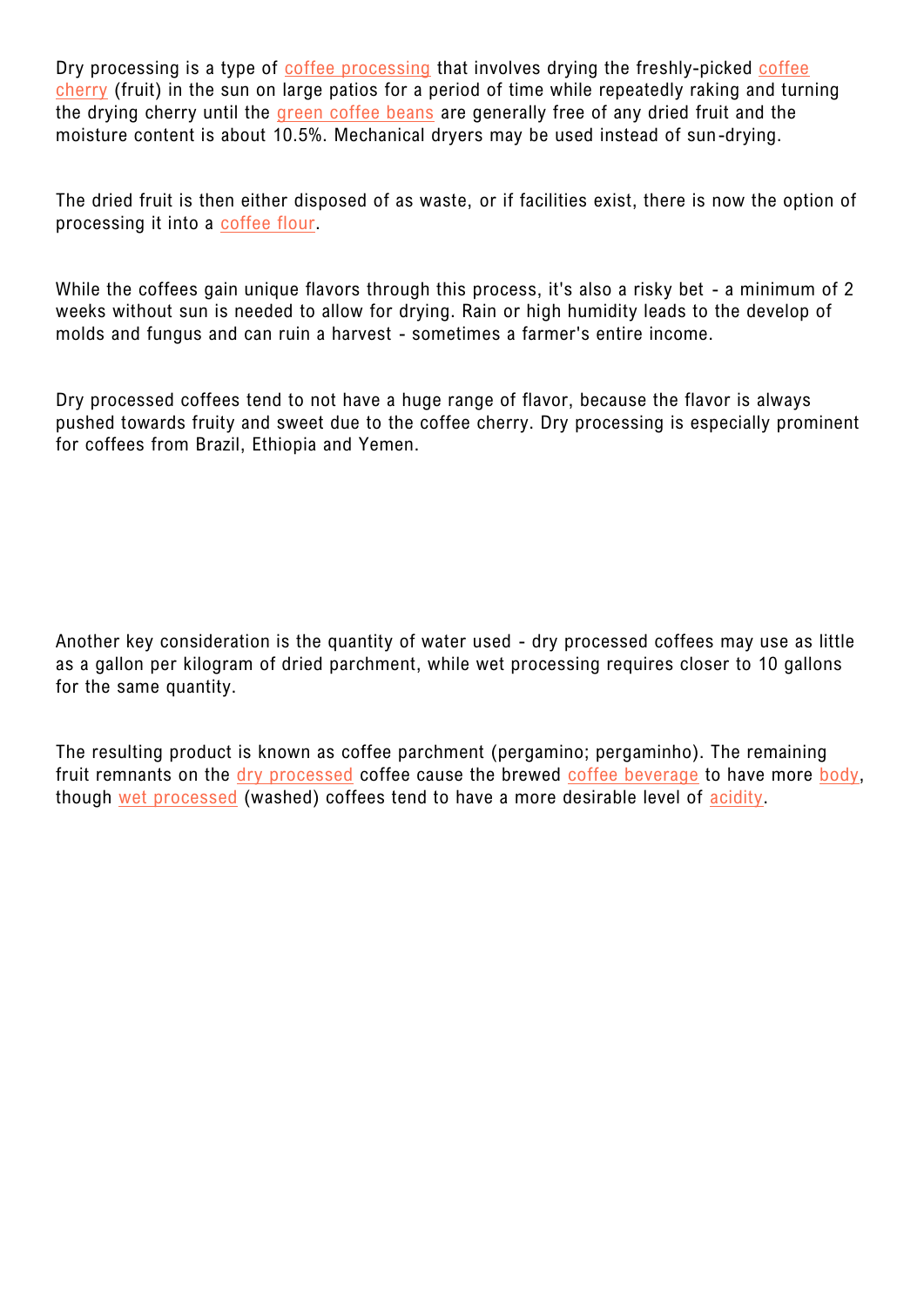

Drying - Divisadero Coffees

A benefit of the dry processing method is that the brewed coffee will tend to have more body than wet-processed coffee due to the fruit remnants left in with the coffee beans.

Many coffee connoisseurs consider wet-processed coffees superior to dry unwashed (dryprocessed; natural) coffee, but this is clearly a matter of personal preference.

Dry processing is also known as "pulped natural", "semi washed", "dry milled" or "honey coffee".

# PULPED NATURAL / SEMI DRY / HONEY PROCESS

The pulped natural or "semi dry" process involves removing varying portions of the coffee cherry - it is somewhere between Wet Processing and Dry processing. Recently, these varying levels have become known as "black honey", "red honey" and "yellow honey" respectively - more of the coffee cherry left on the outside results in more caramelizing and a darker color. Conversely, less coffee cherry means less sweetness and a lighter color.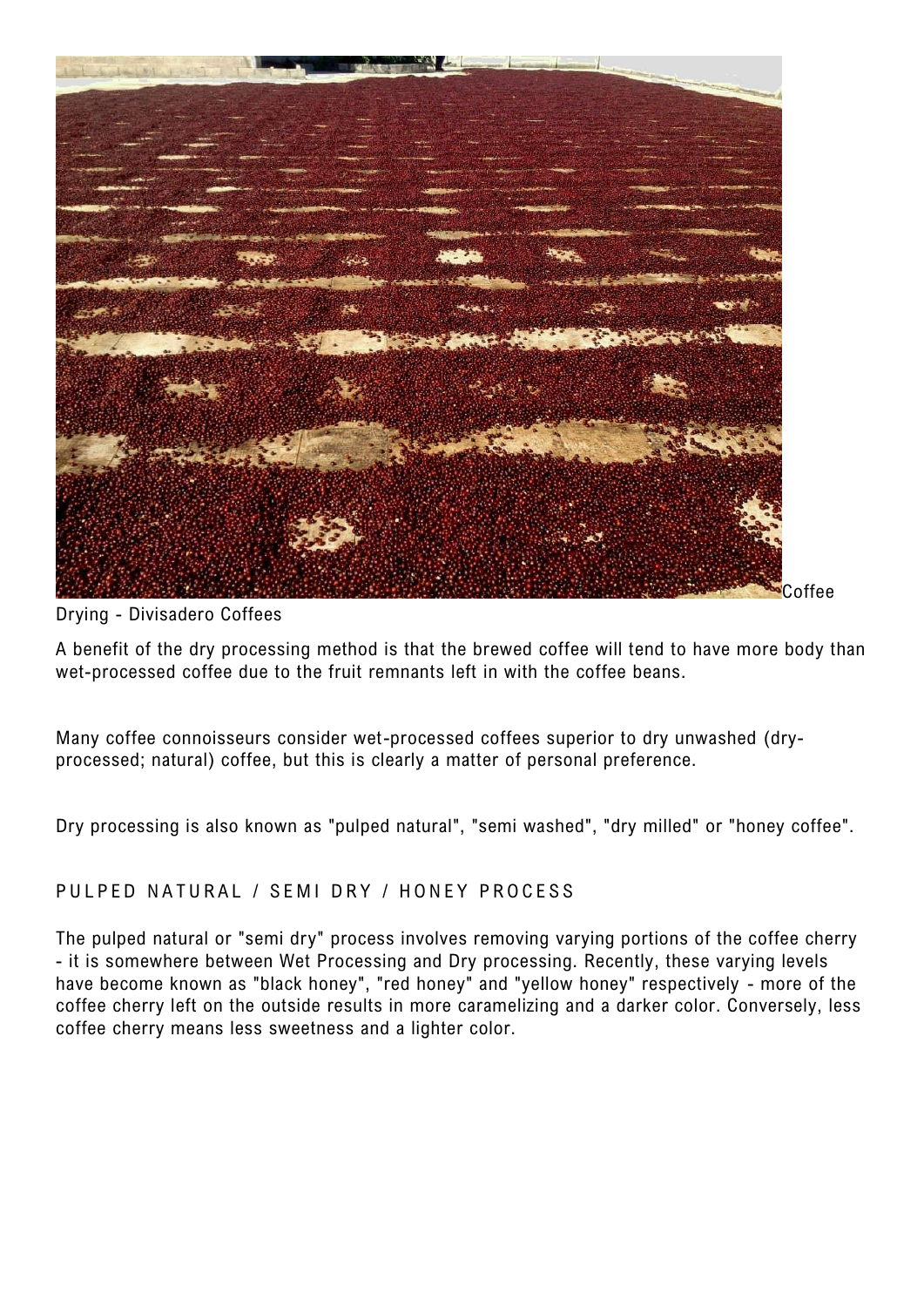

Processed Coffee - MTCo.

# WET HULLED / SEMI WASHED

With this method, coffees are pulped at the farm to strip the coffees down to parchment and mucilage, then sent to be processed at the processing facility. This is also known as "Giling Basah" (wet grinding) in Indonesian countries.

The processing methodology is typically passed down through generations within a country, with current farmers doing things fairly similar to what their fathers and grandfathers and so on did. Government organizations and international coffee organizations sometimes step in to provide alternate methods or share their techniques, which helps raise the standards across the industry.

Some methods are simply unavailable or too costly however - in areas where water is scarce or equipment unavailable, the processors may be limited in their options. While it's difficult to imagine in first world countries like Canada, the United States, United Kingdom and Australia, much of the coffee growing world is limited by a lack of knowledge as well as unavailability of basic equipment.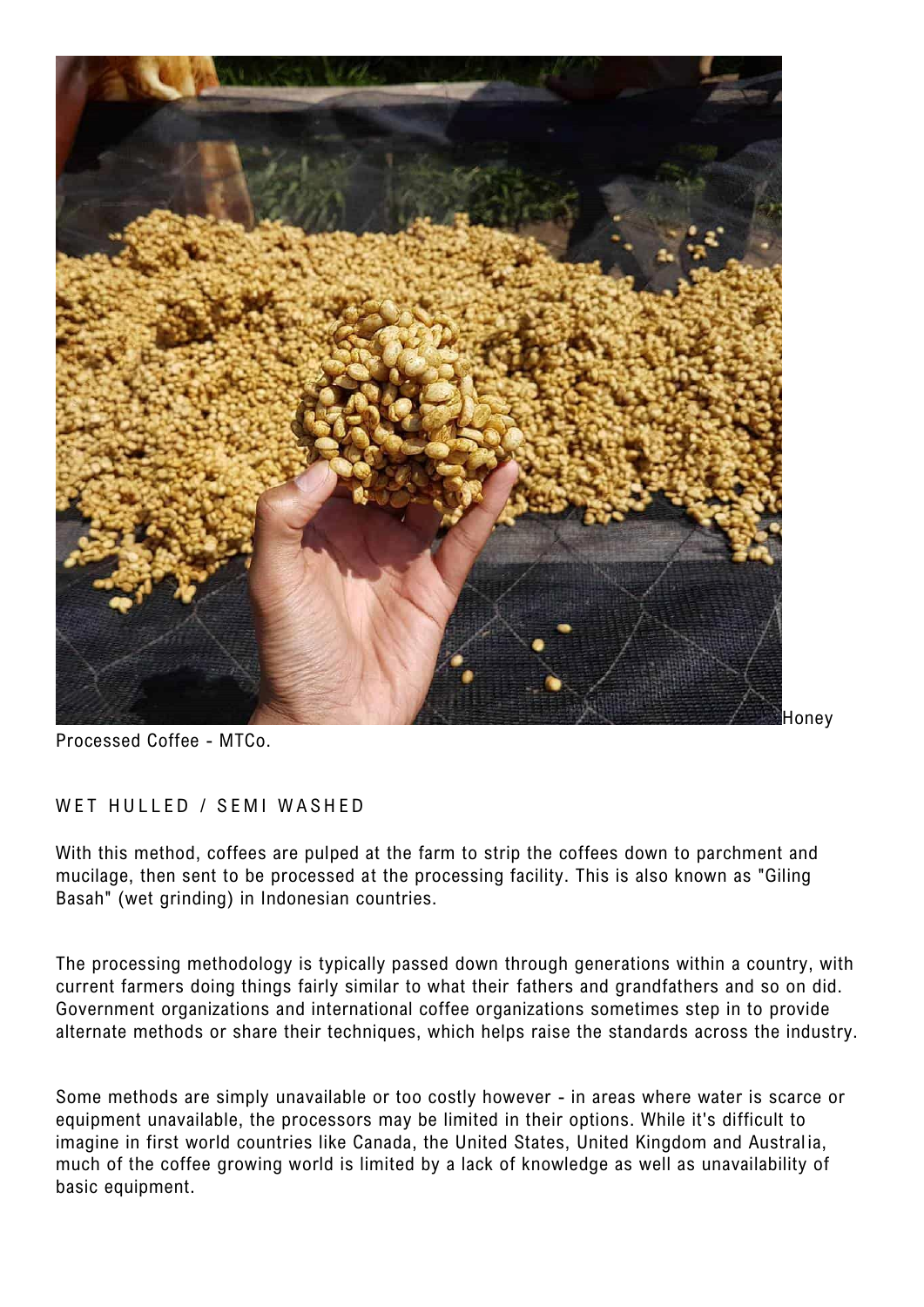# PULPING COFFEE

Pulping is usually done within 24 hours of [harvesting](https://espressocoffeeguide.com/all-about-coffee-2/harvesting-coffee/) the [coffee cherry](https://espressocoffeeguide.com/all-about-coffee-2/coffee-cherry/) (fruit), and involves removing the outer flesh of the coffee cherry (the red skin and the mucilaginous pulp). This is usually done with a machine known as a pulper which uses rough rollers to loosen and break up the outer part of the cherry.

# DEMUCILAGING, DRYING, AND HULLING

Next the coffee cherry's mucilage is removed through fermentation by placing the cherry in a fermentation tank for 12 to 24 hours.

The coffee beans are then dried using either forced-air drying or spread out onto decks or patios (see hoshidana) to dry naturally in the sunlight (see sun-drying). When the drying is completed, the moisture content of the coffee beans is typically about 10.5%.

Hulling/husking is done with a machine called a huller, which mills off the parchment and the silverskin, and also polishes the beans, which at this stage are known as green coffee [beans](https://espressocoffeeguide.com/collections/coffee-beans/green-coffee-beans/) (milled but not yet [roasted\)](https://espressocoffeeguide.com/all-about-coffee-2/roasting-coffee/).

### AQUAPULP COFFEE PROCESSING

Aquapulp is the process of removing the freshly-picked coffee cherry's sticky pulp, or mucilage, through mechanical demucilaging, which utilizes machines to scrub the cherry.

The aquapulp process has gradually been replacing the traditional wet processing methods of removing the mucilage through fermentation and washing.

After the parchment is removed the coffee beans are sorted and graded based on local standards which vary in different regions. In general the beans are sorted into quality grades based upon size, shape, and other factors. (Also see [Grading Coffee Beans.](https://espressocoffeeguide.com/all-about-coffee-2/grading-coffee/))

#### GRADING COFFFF

Screens with graduated hole sizing helps complete the grading process. Vibrating air tables are also used, employing gravity to separate the beans by density and to isolate defective (e.g., hollow or nicked) coffee beans, which can harm the taste of the final product.

# COFFFF SILVERSKIN

Some coffee processors who sell whole [green coffee beans](https://espressocoffeeguide.com/collections/coffee-beans/green-coffee-beans/) leave the silverskin on the bean since it serves as a protective barrier and then crumbles off naturally as chaff during the coffee roasting process. Other coffee processors polish off the silverskin.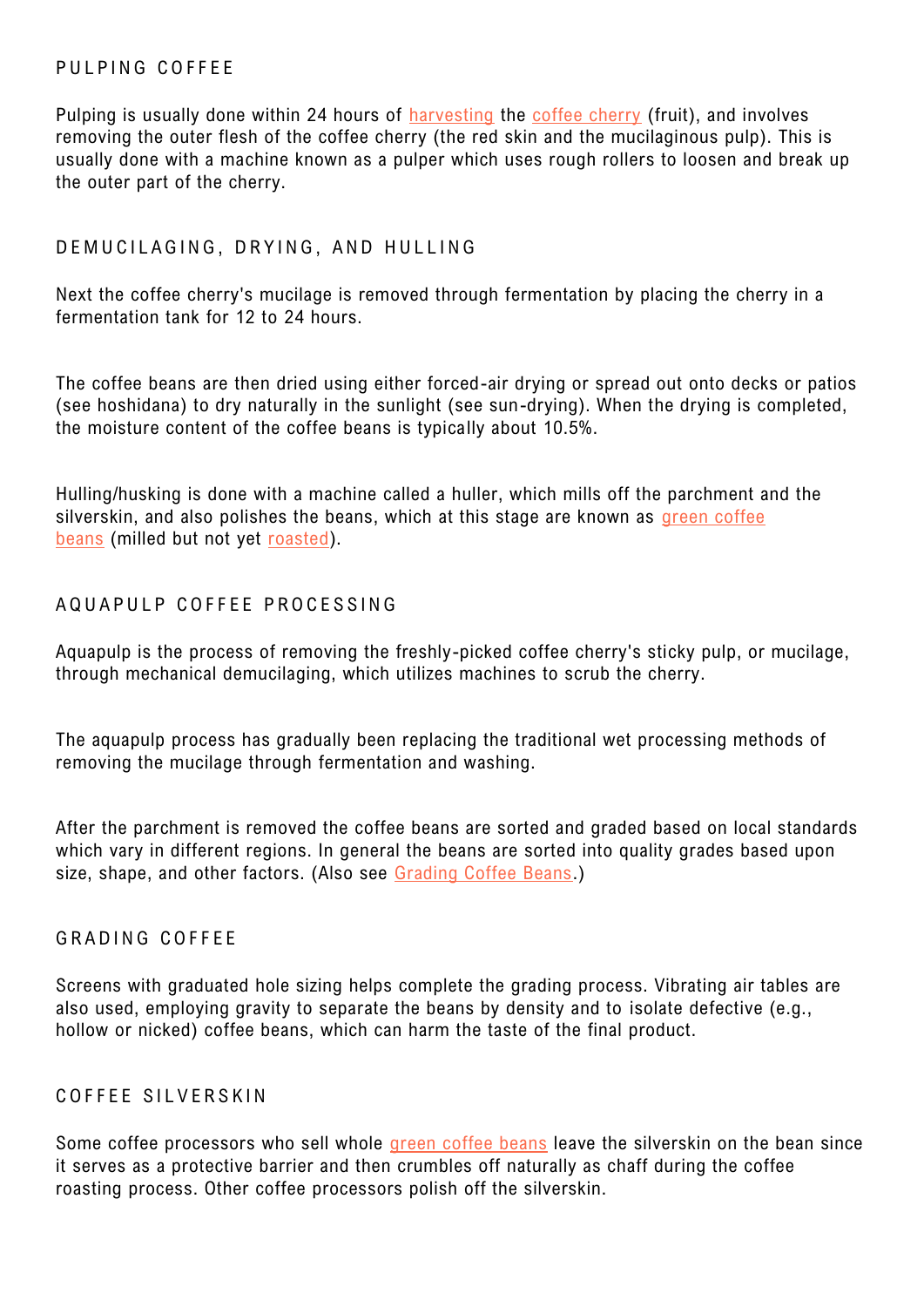# ROASTING COFFEE

The final step in preparing coffee for consumption is roasting, which involves heating/cooking/drying coffee beans in a coffee roaster in order to transform the physical and chemical properties of the green coffee beans so the desired [flavors](https://espressocoffeeguide.com/all-about-coffee-2/coffee-flavor/) and aromas of the final cup of brewed coffee can be achieved.

Coffee roasting eliminates most of the moisture in the coffee beans and begins a series of chemical reactions known as pyrolisis. These chemical reactions change the chemical composition of the coffee beans and develop the coffee compounds associated with the flavors and [aromas](https://espressocoffeeguide.com/all-about-coffee-2/coffee-flavor/aroma/) of the [brewed](https://espressocoffeeguide.com/all-about-coffee-2/coffee-brewing/) coffee.

The goal of the skilled roastmaster is to apply the proper roasting temperature for just the right amount of time to bring out the best [flavors](https://espressocoffeeguide.com/all-about-coffee-2/coffee-flavor/) of the particular coffee beans being roasted.

Roastmasters pay close attention to the color level of the roasting coffee beans as they expand and their hue changes. The color of the roasting coffee beans ranges from very light to very dark, and as the coffee beans lose moisture their density also changes.

Coffee roasting, in various aspects and instances, creates, modifies, and/or stabilizes the fragrance of the coffee beans as well as the body, taste, sweetness/bitterness, acidity, and aroma of the brewed coffee.

## R O A S T I N G

#### COFFEE ROASTING MACHINES

Roasting coffee requires skill as well as a proper coffee roaster. Many common roasting machines are heated with propane gas, using electricity to drive a drum. Roasting temperatures range from 370 degrees Fahrenheit to 540 degrees Fahrenheit (188 degrees Celsius to 282 degrees Celsius).

Roasting times vary from about 12 to 30 minutes, and the beans shrink about 20% by weight as they gain a dark hue and fragrant aroma. 25 of [green coffee beans](https://espressocoffeeguide.com/collections/coffee-beans/green-coffee-beans/) typically take about 15 minutes to roast, and 8 pounds of coffee cherry will make about 1 pound of roasted coffee (100 pounds of coffee cherry equals approximately 12 pounds of roasted coffee).

#### FLUID BED ROASTERS

A Fluid Bed Roaster is a type of coffee roaster that agitates and roasts the green coffee beans using a column of hot air. The Fluid Bed Roaster, also called a Sivetz Roaster after Michael Sivetz who invented it, operates much the same as a popcorn popper.